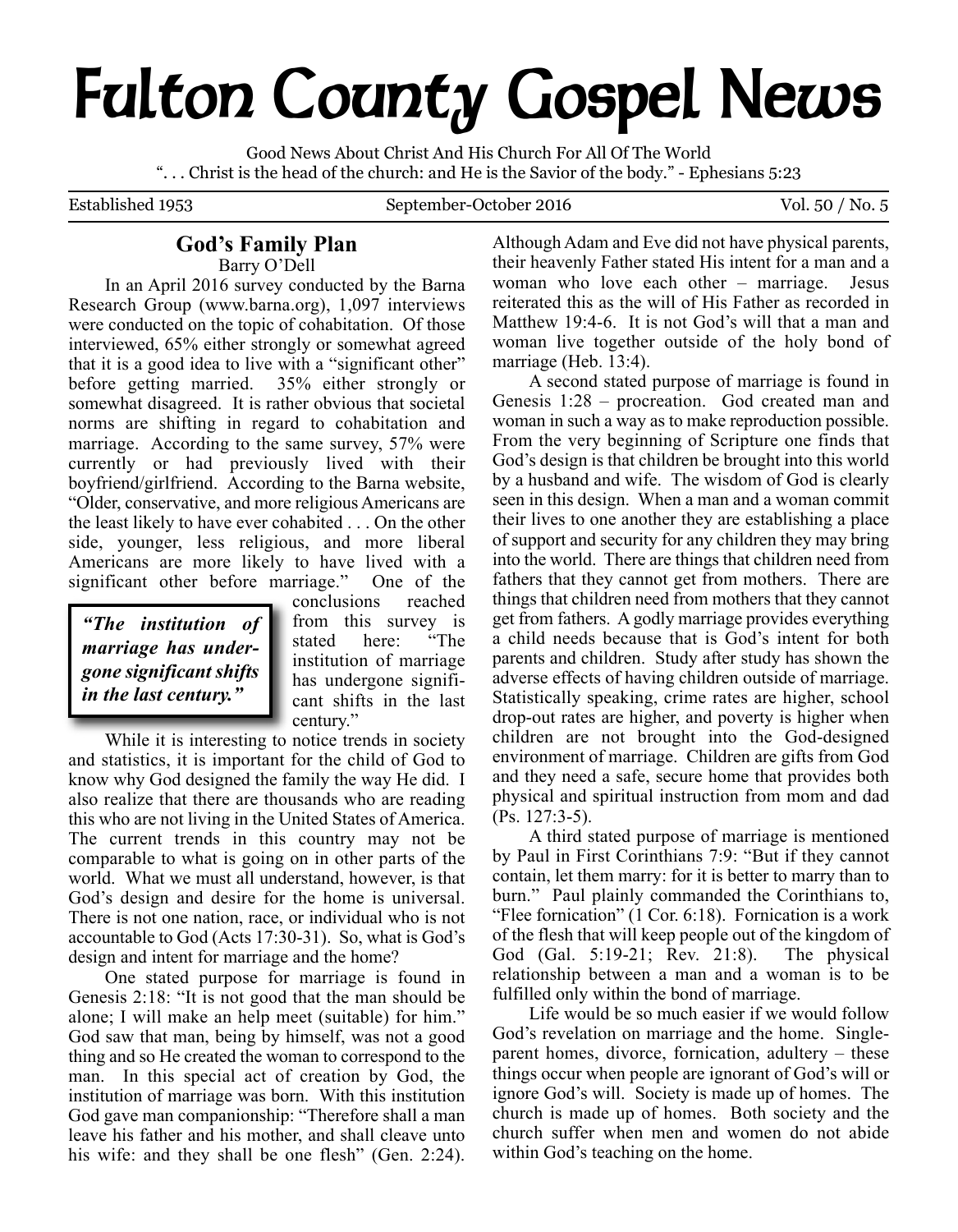## **The Bible and Fatherhood** Charles Box

I have heard it and I think it must be true, "A boy loves his mother, but he follows his father." Tremendous responsibility is placed on the shoulders of the fathers. God's word says, "And, ye fathers, provoke not your children to wrath: but bring them up in the nurture and admonition of the Lord" (Eph. 6:4). "Father" is a word that is in the Bible many times. It is in 977 verses in our Kings James Version of the Bible.

*"Godly fathers make a difference in their families through their service to God."*

The plural "fathers" is in 515 verses in our King James Bible. Godly fathers make a difference in their families through their service to God.

**The first time the word "father" is mentioned in the Bible it had to do with marriage.** The first use of the word "father" in the Bible was when, "Adam said, This is now bone of my bones, and flesh of my flesh: she shall be called Woman, because she was taken out of Man. Therefore shall a man leave his father and his mother, and shall cleave unto his wife: and they shall be one flesh" (Gen. 2:23-24). Godly and scriptural marriages are beautiful. "Marriage is honourable in all, and the bed undefiled: but whoremongers and adulterers God will judge" (Heb. 13:4). When God joins a man and woman in matrimony, neither the man nor the woman has the right to dissolve this marriage. Jesus said, "Wherefore they are no more twain, but one flesh. What therefore God hath joined together, let not man put asunder" (Matt. 19:6). There must be leaving and cleaving. God's will concerning marriage is for one man and one woman to be married until either the man or the woman dies. God hates divorce (Mal. 2:16).

**The first time the word "fathers" is mentioned in the Bible it had to do with death.** God said to Abraham, "And thou shalt go to thy fathers in peace; thou shalt be buried in a good old age" (Gen. 15:15). God wanted Abraham to know that his body was mortal. He would die a physical death and be buried after a long earthly life (Gen. 25:7-8). Physical death is the separation of the spirit from the body (Gen. 35:18; Ecc. 12:7). Abraham's body died and he was buried with his fathers. His soul went into the spiritual world to be among other patriarchs who had died faithful to God.

**The most beautiful times the term "Father" is in the Bible is when it refers to God.** In giving the "model" prayer Jesus said, "After this manner therefore pray ye: Our Father which art in heaven, Hallowed be thy name. Thy kingdom come. Thy will be done in earth, as it is in heaven. Give us this day our daily bread. And forgive us our debts, as we forgive our debtors. And lead us not into temptation, but deliver us from evil: For thine is the kingdom, and the power, and the glory, for ever. Amen. For if ye forgive men their trespasses, your heavenly Father will also forgive you" (Matt. 6:9-15). God is called Father by Jesus no fewer than one-hundred and sixty times. What a beautiful expression, "Our Father in Heaven." Because God is Father and has a great love for mankind He has provided forgiveness of sins through Christ's death. "In Him we have redemption through his blood, the forgiveness of sins, according to the riches of His grace" (Eph. 1:7). Our allegiance must be to God and to Him alone. God is the Most High God, our Father in heaven.

As physical fathers, we men should love, provide for, and lead our children to heaven. (1 Tim. 5:8). Let us protect our children from Satan and from the confusion of the world (Pro. 22:6). Love your children and love their mother! Fathers must work to be worthy of the love and respect of their families. Men, your children will follow your lead. Your responsibilities are awesome. You need the help of God to be the kind of father you should be. To become a Christian you must hear the gospel (Rom. 10:17), believe in Jesus as the Christ (Heb. 11:6), repent of all sins (Acts 17:30), confess Christ as Lord (Matt. 10:32), and be baptized to be saved (Mk.16:16). After baptism, remain faithful to God (Rev. 2:10). The best earthly father is the one who knows God as his Heavenly Father.

*Charles preaches for the Walnut Street church of Christ in Greenville, AL*

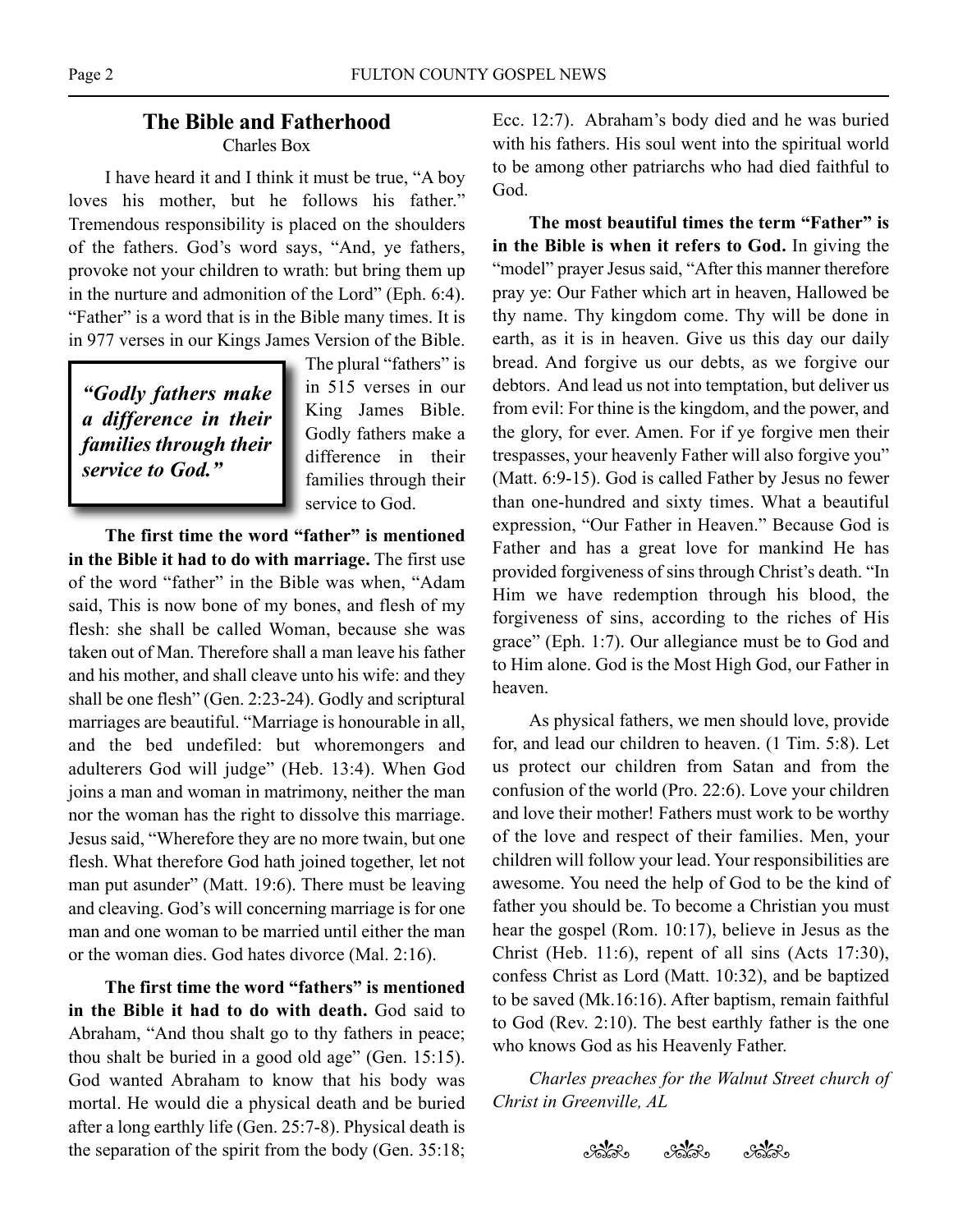## **The Bible and Motherhood**

#### Preston Silcox

There exists a cultural tendency to view Biblical motherhood through the make-believe, one-dimensional filter of a postwar era television sitcom. While God's Word sets forth the divine standard of how motherhood is to be fulfilled, it does *not* do so by scripting fictional scenes in which professionally trained actresses wearing belted dresses, pearl necklaces, and high heels heroically save the day by cleaning the house, cooking the dinner, and counseling the children. Instead, the Bible vividly portrays motherhood as it really is: Multi-dimensional and difficult. It is complex! While the Bible declares that motherhood was created by our powerful and holy God (Gen. 1:26-28; 2:18-25), it also acknowledges that this honorable role is lived out by weak and finite beings who

reside in a sin-wrecked world. So, motherhood is messy yet beautiful, taxing yet tranquil, under-appreciated yet highly exalted. It is familiar with heartache, but it also knows joy. While it is not immune

*". . . motherhood is messy yet beautiful, taxing yet tranquil, under-appreciated yet highly exalted."*

to problems, it possesses a resolve to overcome. These and other challenging characteristics of motherhood are declared and described by the Bible in raw and real fashion, pushing the participants of motherhood toward the inspired ideal as well as assuring them that God is compassionately aware of the complexities that abound in the role they are fulfilling. Consider the following examples from God's Word.

## **Desperation and Determination**

Sometimes, motherhood hurts. And most of the time, the hurt comes from the inability of the mother to shield her children from pain. But motherhood moves its participants to keep looking, digging, and praying for ways to make the hurting stop. It faces desperation with determination. While Jesus was in the region of Tyre and Sidon, a woman whose daughter had an unclean spirit approached Him, begging for help (Matt. 15:21-28; Mk. 7:24-30). The situation was severe: "My daughter is grievously vexed" (Matt. 15:22). Her child was hurting and helpless; and motherhood drove the woman to do everything in her power to remedy the situation. She went to Jesus! She didn't allow her gender or race to stop her. She didn't allow the initial silence of the Lord to deter her, nor did she let His faith-testing words discourage her. What a tremendous scene of Biblical motherhood!

## **Dreams and Disappointments**

Most little girls dream of one day becoming mommies. As they grow a little older, the dreams might fade for a time, but eventually the future that was playfully imagined as a child begins to develop into reality as an adult. At least, this is the case for most. There are others who find themselves unable to participate in motherhood, grieving the loss of children they never had. And this pain, this mourning, is one of the raw realities that the Bible acknowledges. Even though she eventually gave birth to Samuel, Hannah vividly displays the grief and even shame that some experience when their lifelong dreams of motherhood don't come to fruition. While unable to conceive, First Samuel 1:1-15 describes her as weeping, fretting, experiencing affliction, and being of sorrowful spirit. While this kind hurt is understandable, those who are unable to enjoy the God-given blessing of motherhood should remember God is aware of their sorrow and longs for them to find consolation in His Fatherhood.

### **Dependence and Devotion**

More than a few mothers admit that they decided to have children because they believed doing so would bring them the attention and affection they were not getting otherwise. They depended on motherhood to accomplish something it was never designed to do. Showing again that the Bible deals with the reality of this parental role even the reality of its abuse—one would do well to consider Genesis 29:32: "And Leah conceived, and bare a son, and she called his name Reuben: for she said, Surely the LORD hath looked upon my affliction; now therefore my husband will love me" (emp. mine, PS). But Leah was wrong. And she continued to be wrong having several other children under this same false assumption. Being devoted to the God who provides the blessing of motherhood is far better than depending on motherhood to win the devotion of others.

Many other Bible examples could be listed, showing that real-life motherhood, even when done God's way, doesn't always look as pretty as the stereotypes portray. But it's in these very real places that the Bible offers consolation, issues warning, provides encouragement, and inspires steadfastness for those who participate in motherhood, as well as so many more!

*Preston preaches for the Margaret Street church of Christ in Milton, FL*